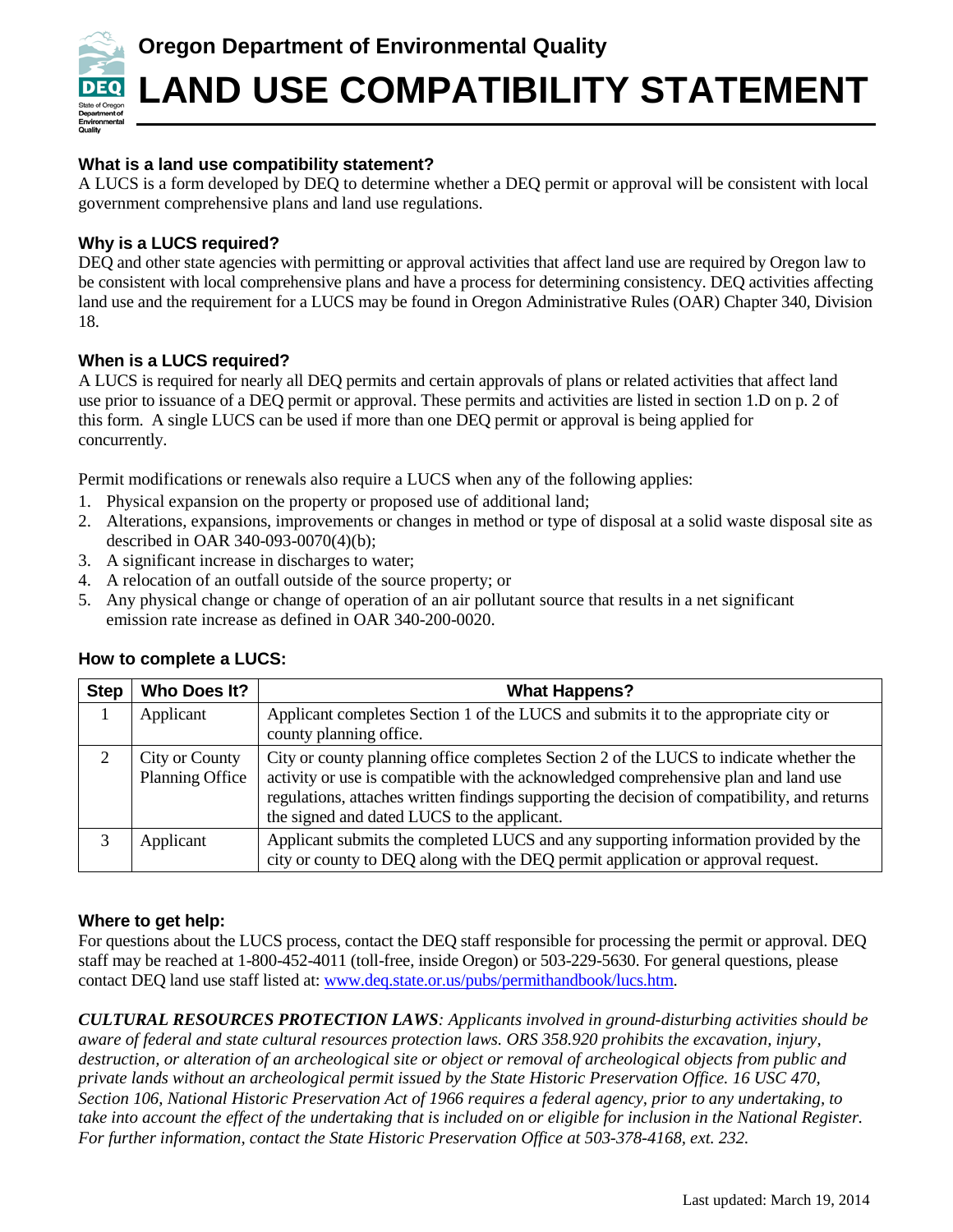#### **Oregon Department of Environmental Quality LAND USE COMPATIBILITY STATEMENT (LUCS)**

p. 1 of 2

| <b>SECTION 1 - TO BE COMPLETED BY APPLICANT</b>                                                                                                                                                                                                                                                                                                                                                                                                                                                                                                                                                                                                                                                                                                                                                               |                                                                                                                                                                                                                                                                                                                                                                                                                                                                                                                                                                                                                                                                                                                                                                                        |  |  |  |
|---------------------------------------------------------------------------------------------------------------------------------------------------------------------------------------------------------------------------------------------------------------------------------------------------------------------------------------------------------------------------------------------------------------------------------------------------------------------------------------------------------------------------------------------------------------------------------------------------------------------------------------------------------------------------------------------------------------------------------------------------------------------------------------------------------------|----------------------------------------------------------------------------------------------------------------------------------------------------------------------------------------------------------------------------------------------------------------------------------------------------------------------------------------------------------------------------------------------------------------------------------------------------------------------------------------------------------------------------------------------------------------------------------------------------------------------------------------------------------------------------------------------------------------------------------------------------------------------------------------|--|--|--|
| 1A. Applicant Name:                                                                                                                                                                                                                                                                                                                                                                                                                                                                                                                                                                                                                                                                                                                                                                                           | 1B. Project Name:                                                                                                                                                                                                                                                                                                                                                                                                                                                                                                                                                                                                                                                                                                                                                                      |  |  |  |
| <b>Contact Name:</b>                                                                                                                                                                                                                                                                                                                                                                                                                                                                                                                                                                                                                                                                                                                                                                                          | <b>Physical Address:</b>                                                                                                                                                                                                                                                                                                                                                                                                                                                                                                                                                                                                                                                                                                                                                               |  |  |  |
| <b>Mailing Address:</b>                                                                                                                                                                                                                                                                                                                                                                                                                                                                                                                                                                                                                                                                                                                                                                                       | City, State, Zip:                                                                                                                                                                                                                                                                                                                                                                                                                                                                                                                                                                                                                                                                                                                                                                      |  |  |  |
| City, State, Zip:                                                                                                                                                                                                                                                                                                                                                                                                                                                                                                                                                                                                                                                                                                                                                                                             | Tax Lot #:                                                                                                                                                                                                                                                                                                                                                                                                                                                                                                                                                                                                                                                                                                                                                                             |  |  |  |
| <b>Telephone:</b>                                                                                                                                                                                                                                                                                                                                                                                                                                                                                                                                                                                                                                                                                                                                                                                             | Township:<br><b>Section:</b><br>Range:                                                                                                                                                                                                                                                                                                                                                                                                                                                                                                                                                                                                                                                                                                                                                 |  |  |  |
| Tax Account #:                                                                                                                                                                                                                                                                                                                                                                                                                                                                                                                                                                                                                                                                                                                                                                                                | Latitude:                                                                                                                                                                                                                                                                                                                                                                                                                                                                                                                                                                                                                                                                                                                                                                              |  |  |  |
|                                                                                                                                                                                                                                                                                                                                                                                                                                                                                                                                                                                                                                                                                                                                                                                                               | Longitude:                                                                                                                                                                                                                                                                                                                                                                                                                                                                                                                                                                                                                                                                                                                                                                             |  |  |  |
| additional information if necessary):                                                                                                                                                                                                                                                                                                                                                                                                                                                                                                                                                                                                                                                                                                                                                                         | 1C. Describe the project, include the type of development, business, or facility and services or products provided (attach                                                                                                                                                                                                                                                                                                                                                                                                                                                                                                                                                                                                                                                             |  |  |  |
| 1D. Check the type of DEQ permit(s) or approval(s) being applied for at this time.<br>Air Quality Notice of Construction<br>Air Contaminant Discharge Permit (excludes portable<br>facility permits)<br>Air Quality Title V Permit<br>Air Quality Indirect Source Permit<br>Parking/Traffic Circulation Plan<br>Solid Waste Land Disposal Site Permit<br>Solid Waste Treatment Facility Permit<br>Solid Waste Composting Facility Permit (includes<br>Anaerobic Digester)<br><b>Conversion Technology Facility Permit</b><br>Solid Waste Letter Authorization Permit<br>Solid Waste Material Recovery Facility Permit<br>Solid Waste Energy Recovery Facility Permit<br>Solid Waste Transfer Station Permit<br>Waste Tire Storage Site Permit<br>Permit Renewal<br>New Permit<br>1E. This application is for: | <b>Pollution Control Bond Request</b><br>Hazardous Waste Treatment, Storage, or Disposal Permit<br>Clean Water State Revolving Fund Loan Request<br>Wastewater/Sewer Construction Plan/Specifications<br>(includes review of plan changes that require use of new<br>land)<br>Water Quality NPDES Individual Permit<br>Water Quality WPCF Individual Permit (for onsite<br>construction-installation permits use the DEQ Onsite<br><b>LUCS</b> form)<br>Water Quality NPDES Stormwater General Permit (1200-<br>A, 1200-C, 1200-CA, 1200-COLS, and 1200-Z)<br>Water Quality General Permit (all general permits, except<br>600, 700-PM, 1700-A, and 1700-B when they are mobile.)<br>Water Quality 401 Certification for federal permit or<br>license<br>Permit Modification<br>Other: |  |  |  |
| SECTION 2 - TO BE COMPLETED BY CITY OR COUNTY PLANNING OFFICIAL                                                                                                                                                                                                                                                                                                                                                                                                                                                                                                                                                                                                                                                                                                                                               |                                                                                                                                                                                                                                                                                                                                                                                                                                                                                                                                                                                                                                                                                                                                                                                        |  |  |  |
| <b>Instructions:</b> Written findings of fact for all local decisions are required; written findings from previous actions are acceptable.<br>For uses allowed outright by the acknowledged comprehensive plan, DEQ will accept written findings in the form of a reference to<br>the specific plan policies, criteria, or standards that were relied upon in rendering the decision with an indication of why the<br>decision is justified based on the plan policies, criteria, or standards.                                                                                                                                                                                                                                                                                                               |                                                                                                                                                                                                                                                                                                                                                                                                                                                                                                                                                                                                                                                                                                                                                                                        |  |  |  |
| 2A. The project proposal is located: $\Box$ Inside city limits                                                                                                                                                                                                                                                                                                                                                                                                                                                                                                                                                                                                                                                                                                                                                | Inside UGB<br>Outside UGB                                                                                                                                                                                                                                                                                                                                                                                                                                                                                                                                                                                                                                                                                                                                                              |  |  |  |
| 2B. Name of the city or county that has land use jurisdiction (the legal entity responsible for land use decisions for the subject<br>property or land use):                                                                                                                                                                                                                                                                                                                                                                                                                                                                                                                                                                                                                                                  |                                                                                                                                                                                                                                                                                                                                                                                                                                                                                                                                                                                                                                                                                                                                                                                        |  |  |  |